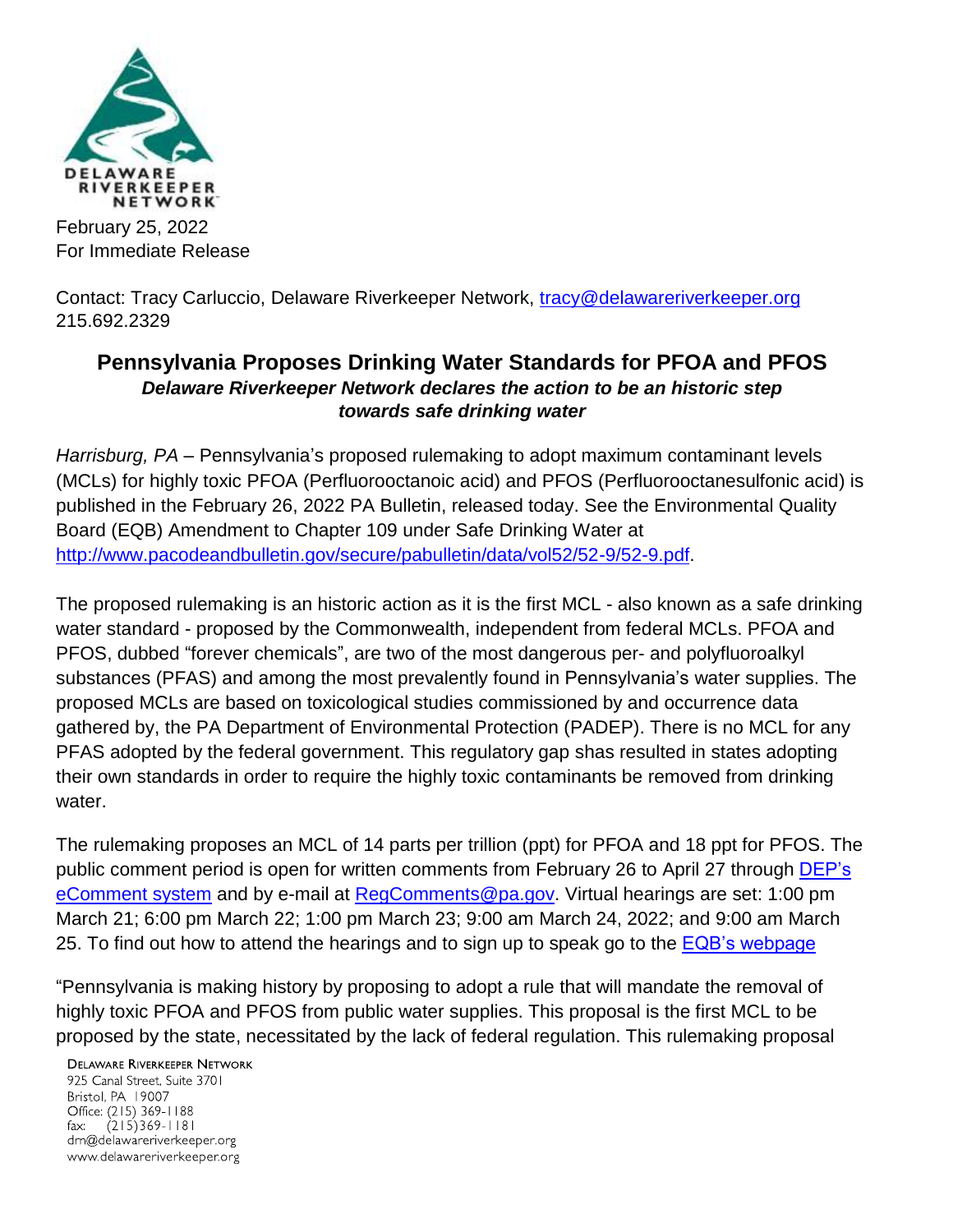has been a long time coming and requires robust public input, followed by rapid action to adopt this long overdue safe drinking water protection. Every day that Pennsylvanians across the state continue to drink PFAS-contaminated water, they risk developing diseases linked to these toxics. People have a right to safe, pure water and to live free of exposure to harmful chemicals. Until PFAS are removed from drinking water through protective MCLs, this right is not protected by the Commonwealth," said Tracy Carluccio, Deputy Director, Delaware Riverkeeper Network.

## **Background**

Under the PA Safe Drinking Water Act (SDWA), the General Assembly recognized that "an adequate supply of safe, pure drinking water is essential to the public health, safety and welfare and that such a supply is an important natural resource in the economic development of the Commonwealth."<sup>1</sup> The SDWA also recognizes that the people of the Commonwealth have a constitutional right to pure drinking water.<sup>2</sup>

The SDWA created a state program to establish drinking water standards and to implement and enforce those standards to ensure the supply of safe drinking water to the public.<sup>3</sup> The Commonwealth also was required to develop a process for implementing plans to provide safe drinking water in times of emergencies and provide public notice of potentially hazardous conditions that may exist in the water supply.<sup>4</sup> This statutory and constitutional responsibility is the foundation for this regulatory action proposed by Pennsylvania.

PFOA and PFOS are two of a family of perfluorinated compounds known as "forever chemicals" because they never break down in the environment. Miniscule doses of these forever chemicals build up in the human body and are linked to disease and adverse health effects, including developmental effects in the fetus and young children, cardiovascular disease, ulcerative colitis and cancers, including testicular and kidney cancer.<sup>5</sup>

Scientists, health and toxicology professionals, and agencies are extensively studying PFAS compounds since they are persistent in the environment, bioaccumulative in organisms, and toxic at low levels.<sup>6</sup> An example of their bioaccumulative property is the "Do Not Eat" advisory issued by PADEP in October 2021 for all fish in the Neshaminy Creek due to high levels of PFOS contamination.<sup>7</sup> The Creek receives PFAS contaminated surface water from Bucks and Montgomery County military bases through upstream feeder streams. States across the nation

 $\overline{a}$ 

 $1\,35$  Pa. Stat. § 721.2(a)(1).

<sup>2</sup> 35 Pa. Stat. § 721.2(b).

<sup>3</sup> 35 Pa. Stat. § 721.2(b)(1).

<sup>4</sup> 35 Pa. Stat. § 721.2(b)(2) and (b)(3).

<sup>5</sup> <http://www.c8sciencepanel.org/newsletter10.html>

<sup>6</sup> [https://www.epa.gov/assessing-and-managing-chemicals-under-tsca/risk-management-and-polyfluoroalkyl](https://www.epa.gov/assessing-and-managing-chemicals-under-tsca/risk-management-and-polyfluoroalkyl-substances-pfas)[substances-pfas](https://www.epa.gov/assessing-and-managing-chemicals-under-tsca/risk-management-and-polyfluoroalkyl-substances-pfas)

<sup>7</sup> [https://www.dep.pa.gov/About/Regional/SoutheastRegion/Community%20Information/Pages/Neshaminy-Creek-](https://www.dep.pa.gov/About/Regional/SoutheastRegion/Community%20Information/Pages/Neshaminy-Creek-Fish-Advisory.aspx)[Fish-Advisory.aspx](https://www.dep.pa.gov/About/Regional/SoutheastRegion/Community%20Information/Pages/Neshaminy-Creek-Fish-Advisory.aspx)